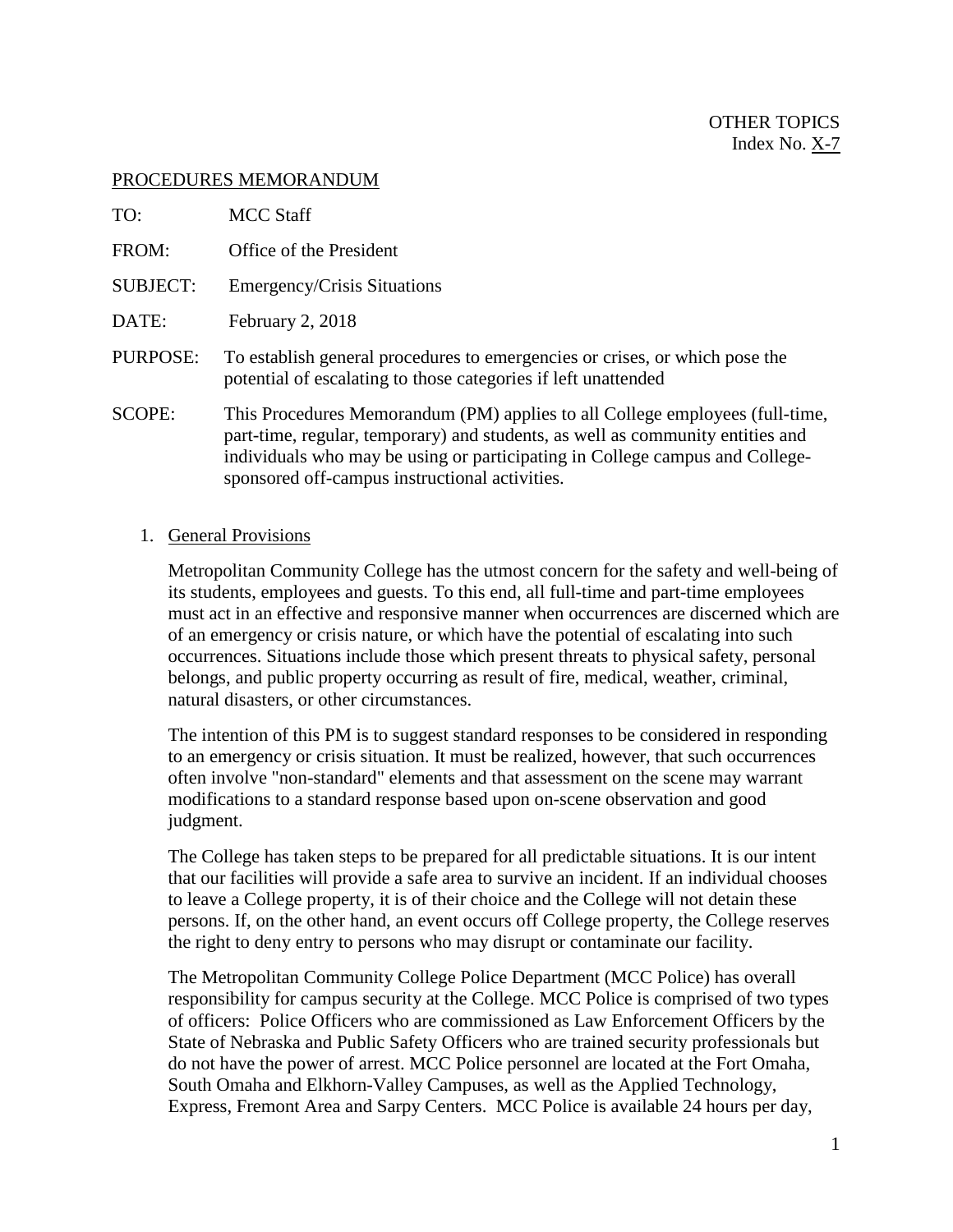seven days per week, including Holidays. MCC Police personnel can be reached during on-duty periods at telephone number 531-622-2222.

- 2. Emergency/Crisis Communication Capabilities
	- A. Main Campuses
		- 1) Telephones are usually readily available at Metro campuses to contact MCC Police, 911, and other authorities, including during daytime, evening, and weekend hours when classes are held. Offices with telephone access in the case of an emergency include Student Services, Counseling, and the Libraries, as well as most classrooms.
	- B. Educational Centers
		- 1) Telephones are available in the reception area whenever the site is open.

# 3. Emergency/Crisis Procedures

A. Tornado: A **tornado watch** means that tornados are likely to develop; **tornado warning** means a tornado has actually been sighted in the general area and public should seek shelter immediately.

- 1) Main Campuses
	- a) MCC Police will monitor weather conditions. When severe weather notification is received, the information will be spread to the general College population.
	- b) MCC Police or Student Services staff at each location will notify instructors and staff of the watch and/or warning in effect.
	- c) If a tornado warning is issued, the civil defense sirens will usually sound, and the College Emergency Notification System will be activated by MCC Police, students and staff are to proceed to the nearest designated severe weather shelter for the building/area.
	- d) The shelter areas are designated with five-inch red, round decals picturing a tornado symbol. Shelter locations are posted in every classroom and can be found in the Emergency Procedures Handbook, at this link: [https://myway.mccneb.edu/employees/Departments/Workplace-Safety](https://myway.mccneb.edu/employees/Departments/Workplace-Safety-and-Health/Documents/EmergencyProceduresHandbook.pdf)[and-Health/Documents/EmergencyProceduresHandbook.pdf](https://myway.mccneb.edu/employees/Departments/Workplace-Safety-and-Health/Documents/EmergencyProceduresHandbook.pdf)
	- e) If time does not permit getting to a shelter location, get into the safest area of a classroom or office –– generally an inside wall farthest from any doors or glass windows.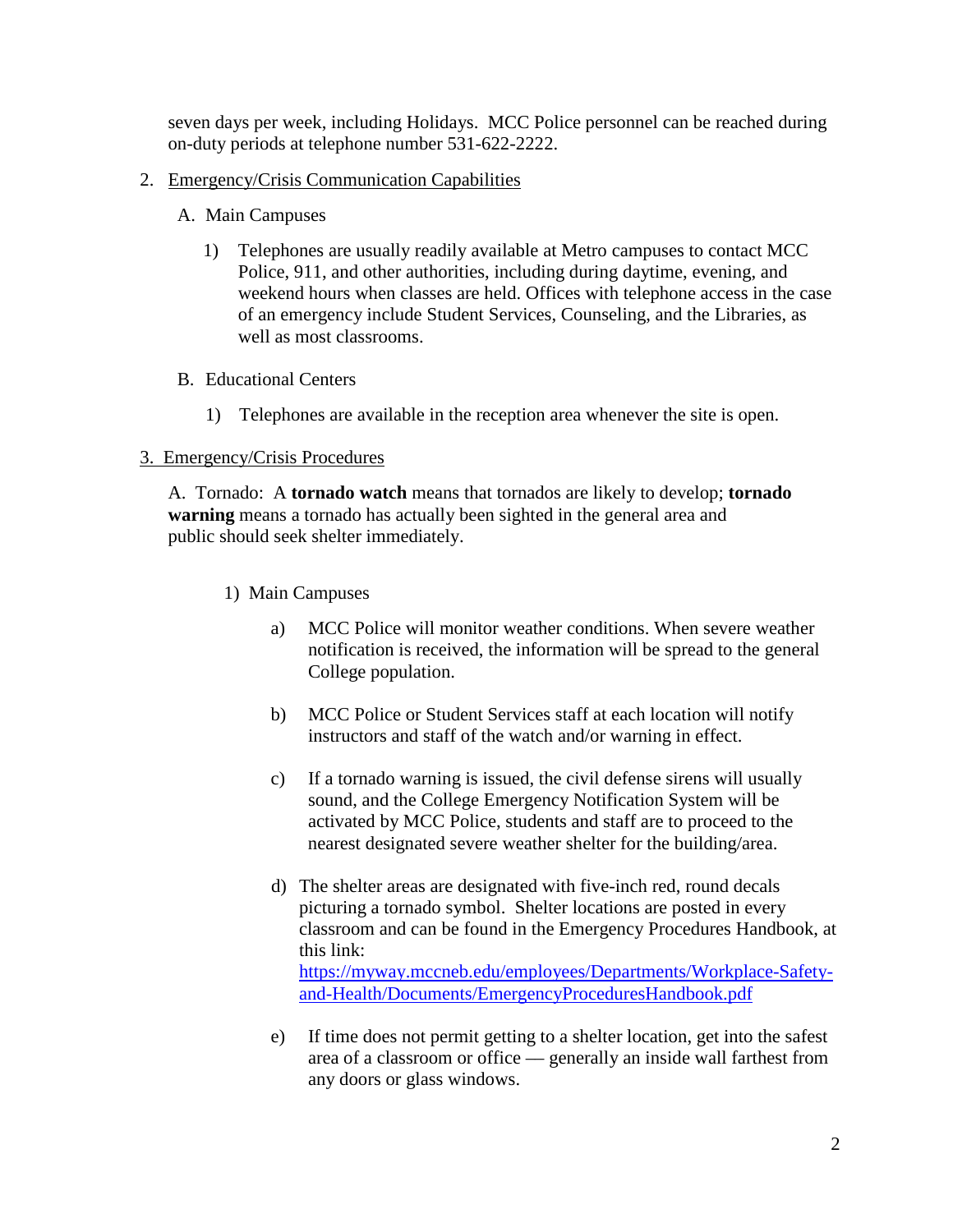- f) When possible, avoid areas with large windows, lecture rooms, gymnasiums or other areas with wide-span roofs. Additionally, areas where boilers or electrical switchgear are located should be avoided.
- g) Take shelter under a desk or any heavy furniture and take care to protect the head and eyes. This can be done by assuming a curled position or by covering the head and eyes with arms, clothing, books or other materials.
- h) All persons should remain in the shelter areas until advised that the danger has passed.
- i) If the area has suffered damage, watch out for storm-related dangers and assist where possible with emergency fire and first aid assistance.
- j) Reassemble after the storm has passed outside the building at a safe distance. *Do not* re-enter the building until told the area is safe. If possible, account for all persons in the vicinity prior to the storm. This will be useful in identifying missing persons.
- 2) Educational Centers
	- a) Proceed generally as for Metro Campus sites, realizing that MCC Police personnel may not always be on-site to assist.
	- b) Report WATCH and WARNING conditions received from non-Metro sources to the nearest main Metro campus.
- B. Medical Emergencies: (Serious injury, death, or unconsciousness)
	- 1) Main Campuses
		- a) If other people are nearby, request help and ask if anyone knows first aid/CPR and send for the Automatic External Defibrillator (AED). Perform only the first aid or CPR skills in which you have received training.
		- b) Have someone call 911 to report the injury or medical emergency. Give details regarding the victim and his/her location. Perform actions as directed by the 911 operator. *Do not* hang up until you are released by the 911 operator.
		- c) Have someone call MCC Police. Give name, location and telephone number. Give details regarding the victim and his/her location.

NOTE: If alone with the victim, use careful judgment before performing first aid.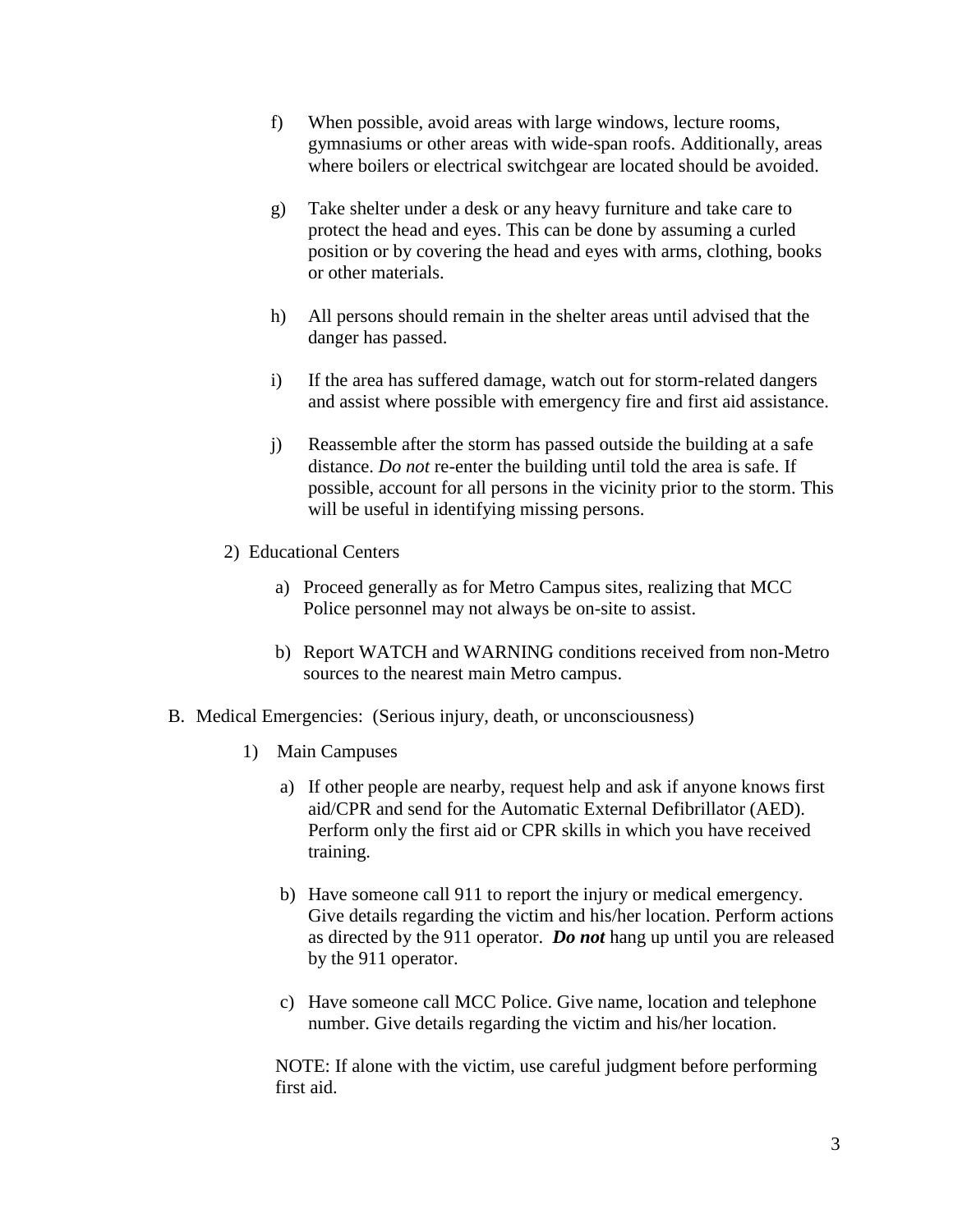- d) Do not move a seriously injured person unless it is a life-threatening situation, or unless directed by the 911 operator or the MCC Police officer.
- e) If possible, have someone remain with the victim and keep the victim as calm and comfortable as possible until help from 911 or MCC Police arrives.
- f) MCC Police will take actions appropriate to the situation, including proper notification and incident reporting.
- 2) Educational Centers
	- a) Proceed generally as for Metro Campus sites, realizing that MCC Police personnel may not always be on-site to assist.
	- b) Report injury or an emergency situation to the nearest main Metro campus.
- C. Unlawful or Suspicious activity in process (i.e., robbery, theft, vandalism, domestic violence, hostage situations, civil disturbances, riots, safety or security hazards, and weapon possession, etc.)
	- 1) Main Campuses
		- a) Call 911 and/or MCC Police, as judgment dictates. Advise them of the situation and remain where you are, if feasible, until contacted by an officer. *Do not* hang up until you are released by the 911 operator or MCC Police Officer.
		- b) If safe to do so, attempt to obtain a good description of the perpetrator(s). Note height, weight, gender, age, clothing, vehicle type and color, vehicle license number, direction of travel and other details.
		- c) Consider ramifications and risks of interference with the act in progress before attempting additional actions. Remain in the general area, away from danger, until help arrives from MCC Police. Remain physically and mentally alert.
		- d) MCC Police will take actions appropriate to the situation, including proper notification and incident reports.
	- 2) Educational Centers
		- a) Proceed generally as for Metro campus sites above, realizing that MCC Police personnel may not always be on-site to assist.
		- b) The first call should be made to 911 to advise of the situation and obtain help.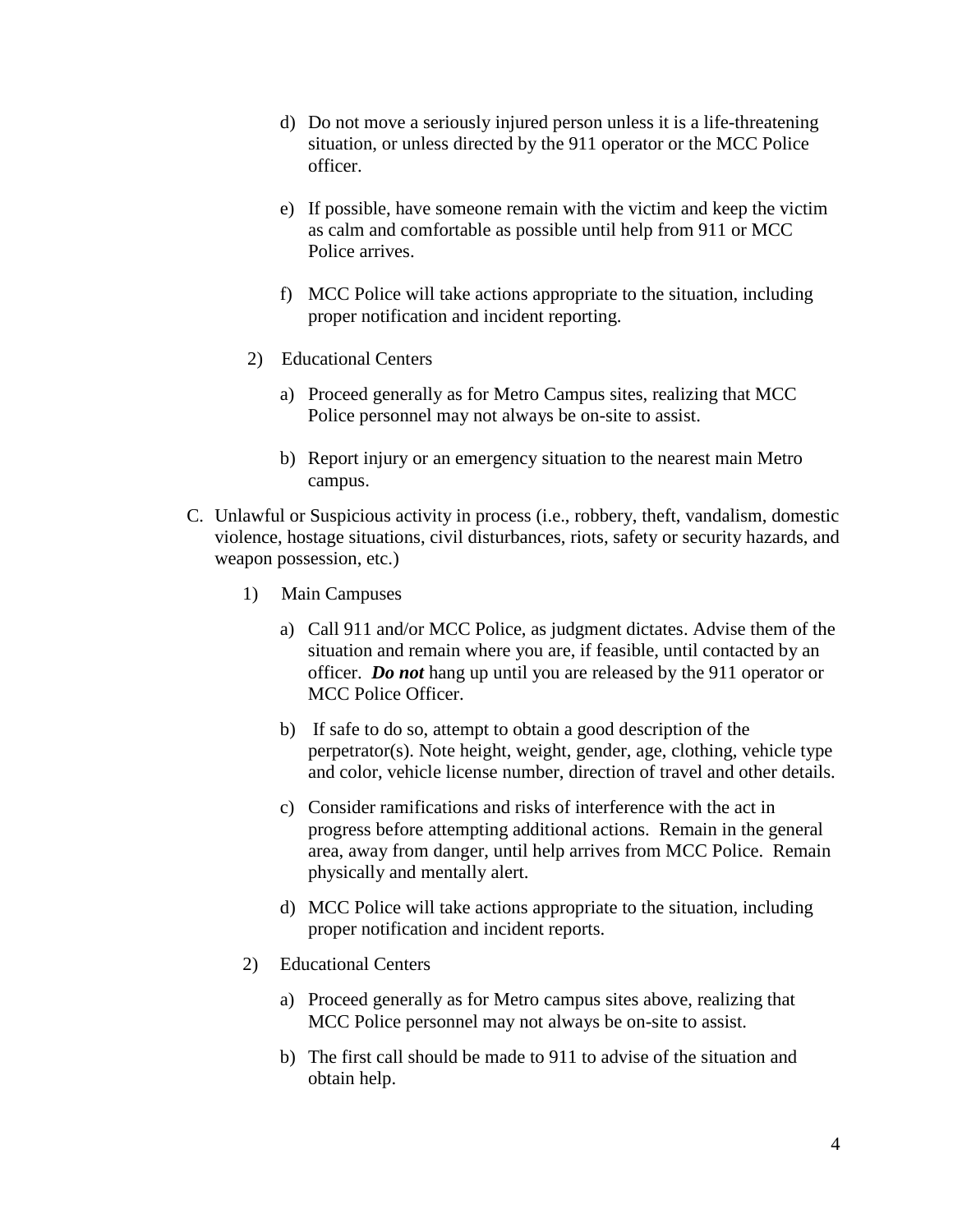- c) Notify MCC Police at the nearest main Metro campus as soon as practical.
- D. Fire
	- 1.) Main Campuses
		- a) Pull the nearest fire alarm to evacuate the building. If there is no fire alarm, alert others of the emergency.
		- b) Call 911 from a safe location and advise the operator of the fire. Speak calmly and clearly. Give your name, location and telephone number. *Do not* hang up until you are released by the 911 operator.
		- c) Notify MCC Police at the MCC location of the fire. MCC Police will direct fire department personnel to the location of the fire. If MCC Police is not at your facility, instruct someone to meet and direct the fire department to the scene.
		- d) *Do not* use elevators. Know the exit routes and keep them open and unobstructed.
		- e) Regarding the use of a fire extinguisher, if you do not feel your personal safety is threatened and you have been trained in the use of the device, attempt to extinguish the fire.
		- f) Assemble at a safe distance away from the building. Try to stay out of any smoke. *Do not* re-enter the building until the fire department or MCC Police has declared the building safe.
	- 2) Educational Centers
		- a) Proceed generally as for Metro campus sites above, realizing that MCC Police personnel may not always be on-site to assist.
		- b) The first call should be made to 911 to advise of the situation and obtain help.
		- c) Report a fire to MCC Police at the nearest main campus after the call to 911 is made.
		- d) Report a fire to any other building authorities relevant to the site (i.e., other shopping center or building occupants).
- E. Physical Plant Outages and Emergencies (Power Loss, Major Water Leak)
	- 1) Main Campuses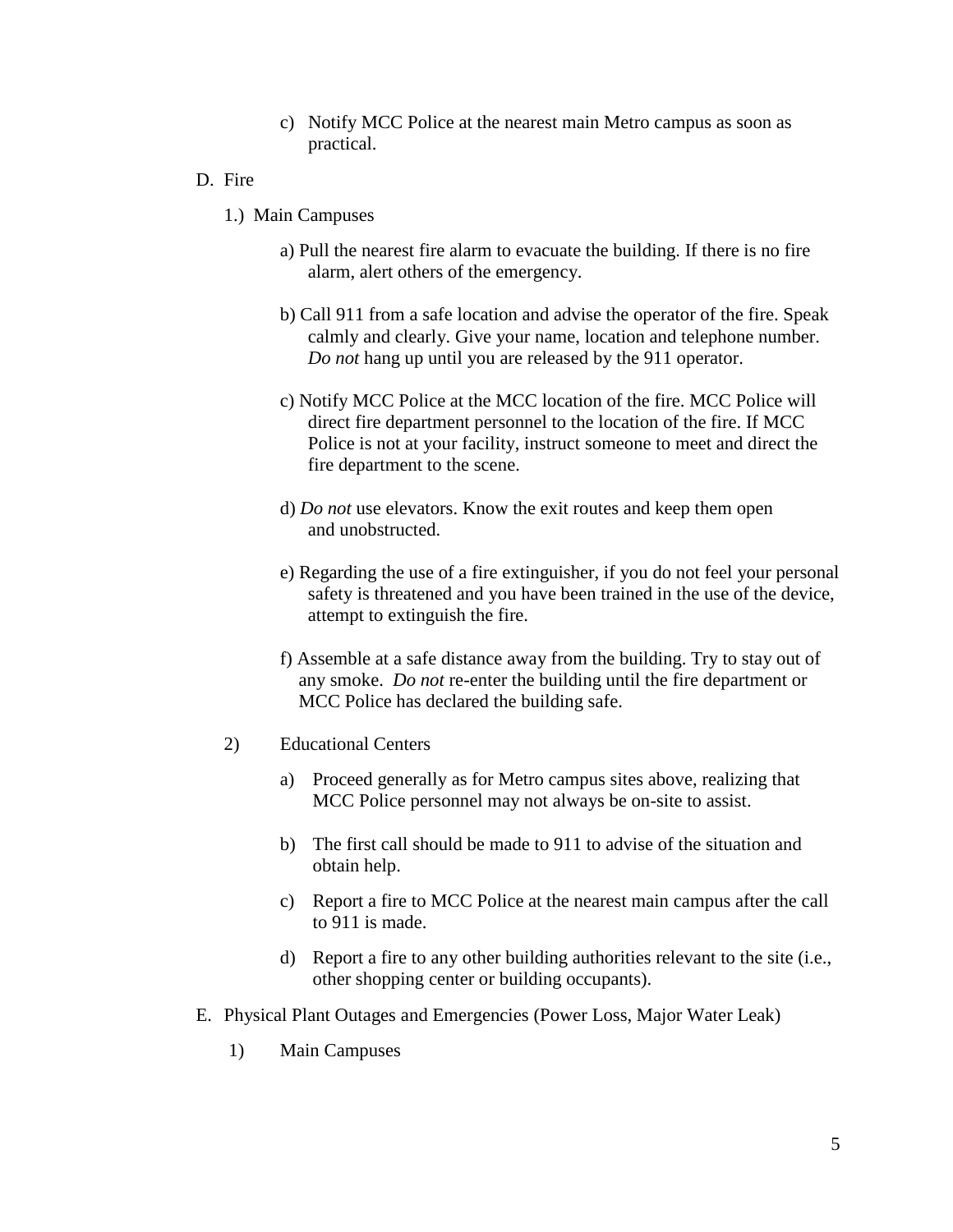- a) Call MCC Police and Facilities Management to report the physical plant outage or emergency. MCC Police will contact the proper officials and determine if the facility should be evacuated.
- b) Respond to directions from MCC Police. Do not place yourself or others in jeopardy as a result of the emergency.
- c) MCC Police will take actions appropriate to the situation, including proper notification procedures and reports.
- 2) Educational Centers
	- a) Proceed generally as for Metro campus sites above, realizing that MCC Police and/or Facilities personnel may not always be on-site to assist.
	- b) Call local on-site building manager authorities as appropriate.
	- b) Report the outage/emergency situation to nearest main campus.
- F. Bomb Threat
	- 1) Main Campuses
		- a) The person receiving the bomb threat via telephone or other means should remain calm and attempt to obtain as much information as possible regarding the caller and details about the location and expected detonation of the bomb.
		- b) Call 911 and/or MCC Police as judgment dictates, giving your name, location, and telephone number. *Do not* use any electronic device that emits a signal (i.e., cell phone or two-way radio). Provide any information you may have in regard to the location of the bomb, the stated time given for explosion, and when the threat was received. *Do not* hang up until released by the 911 operator or MCC Police Officer.
		- c) Respond to direction from the 911 officer and/or MCC Police. If instructed to evacuate, move a safe distance from the building (a minimum of 100 yards). Do not reenter the building until instructed that it is safe to do so.
		- d) If you should note a suspicious-looking object or package, include this information in your report, but do not attempt to touch or tamper with the object.
		- e) MCC Police will take actions appropriate to the situation, including proper internal notification procedures and reports.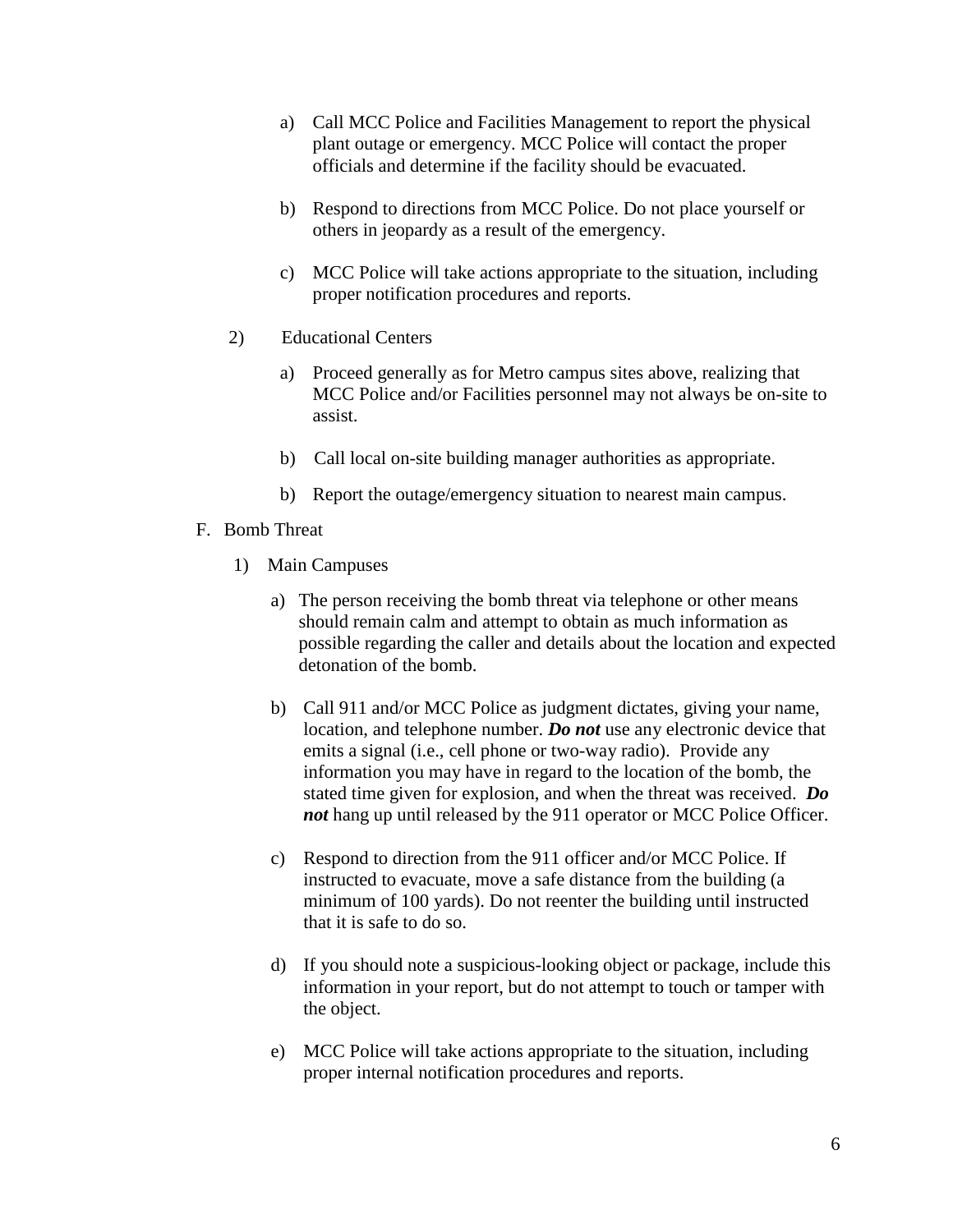- 2) Educational Centers
	- a) Proceed generally as for Metro campus sites above, realizing that MCC Police personnel will not normally be on-site to assist.
	- b) The first call should be made to 911 to advise of the situation and obtain help.
	- c) Report a bomb threat to local on-site building authorities, as appropriate.
	- d) Report a bomb threat to MCC Police at the nearest main Metro campus.

G. Unusual Student or Staff Member Conduct Including Possible Drug and/or Alcohol Use

- 1) Main Campuses
	- a) Notify MCC Police providing details as to location, individuals involved, and type of activities and behavior.
	- b) Consider waiting for the arrival of a MCC Police officer in the area before taking additional actions, as good judgment dictates.
	- c) Alert others in the vicinity, as good judgment dictates.
	- d) MCC Police will take actions appropriate to the situation, including proper notification and reports.
- 2) Educational Centers
	- a) Notify the Center Director and the MCC Police office at nearest main Metro campus of location, individuals involved, type of activities and behavior.
	- b) Seek direction from the Center Director before taking additional actions, as good judgment dictates.
	- c) Alert others in the vicinity, as good judgment dictates.
	- d) The Director of Campus Student Services will take actions appropriate to the situation, including direction, proper notification, and incident reports.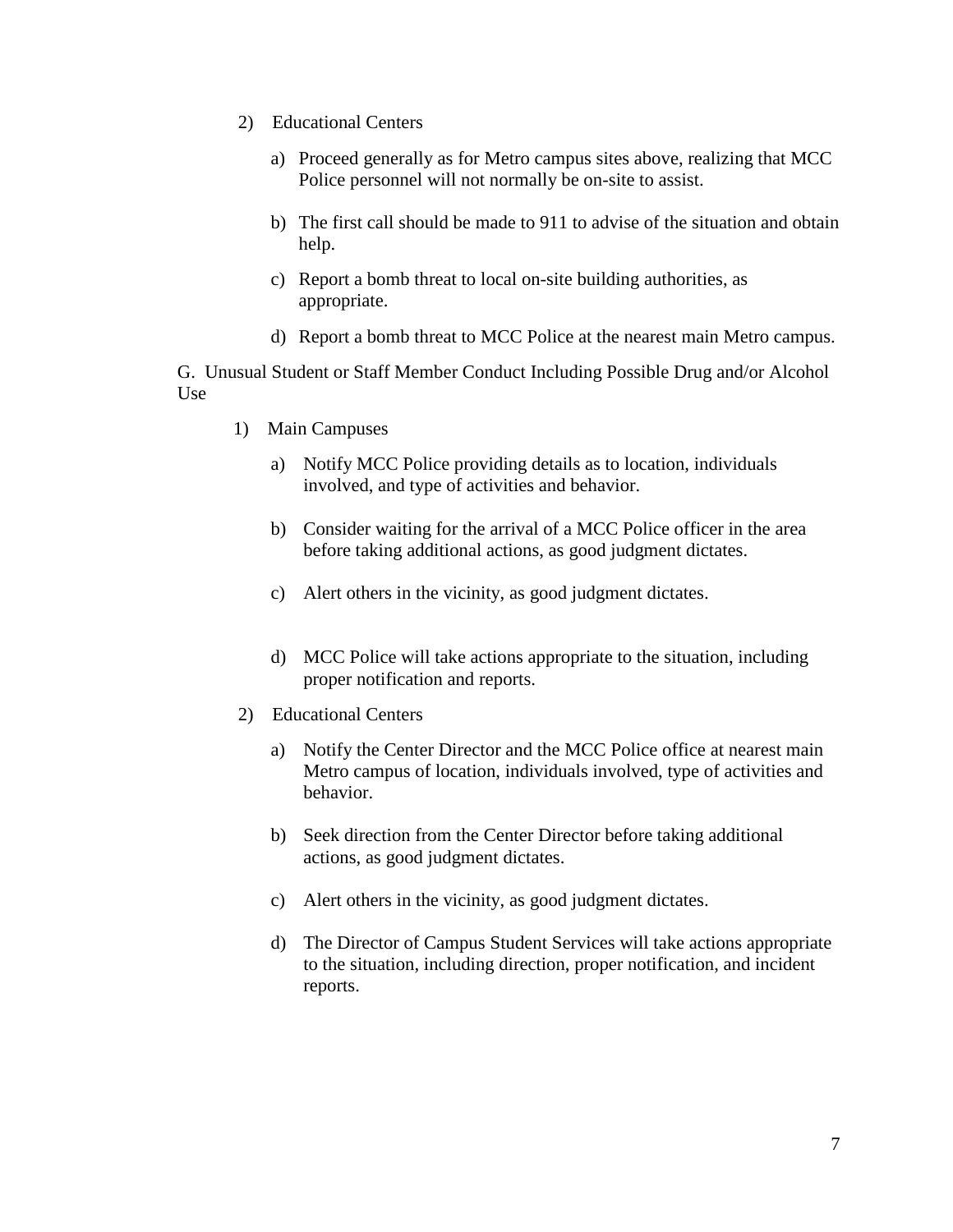#### H. Hostile Intruder or Active Shooter

1) When a hostile person(s) is actively causing death or serious bodily injury or the threat of imminent death or serious bodily injury to person(s) within a building, we recommend the following procedures be implemented.

*While the guide refers primarily to academic buildings, it should be stated that these procedures are also relevant to administrative buildings and other common buildings on the campus:*

a) Faculty should immediately attempt to assess the situation to determine if they should lock the students and themselves in the classroom if possible or attempt to escape. Cover any windows or openings that have a direct line of sight into the hallway.

b) If communication is available, call 911 and MCC Police at (531) 622- 2222.

- c) *Do not* sound the fire alarm. A fire alarm would signal the occupants to evacuate the building and thus place them in potential harm as they attempted to exit.
- d) Lock the windows and close blinds or curtains.
- e) Stay away from the windows.
- f) Turn off lights and all audio equipment and silence cell phones.
- g) Try to remain as calm as possible and stay together.
- h) Keep classrooms secure until police arrive and give you directions.
- i) If you are not in a classroom, try to get to a classroom or an office.
- j) Stay out of open areas and be as quiet as possible.
- k) If for some reason you are caught in an open area such as a hallway or lounge, you must decide what you are going to do. This is a very crucial time and it can possibly mean life or death.
- l) Once the police arrive, obey all commands. This may involve your being handcuffed, or keeping your hands in the air. This is done for safety reasons, and once circumstances are evaluated by the police, they will give you further directions to follow.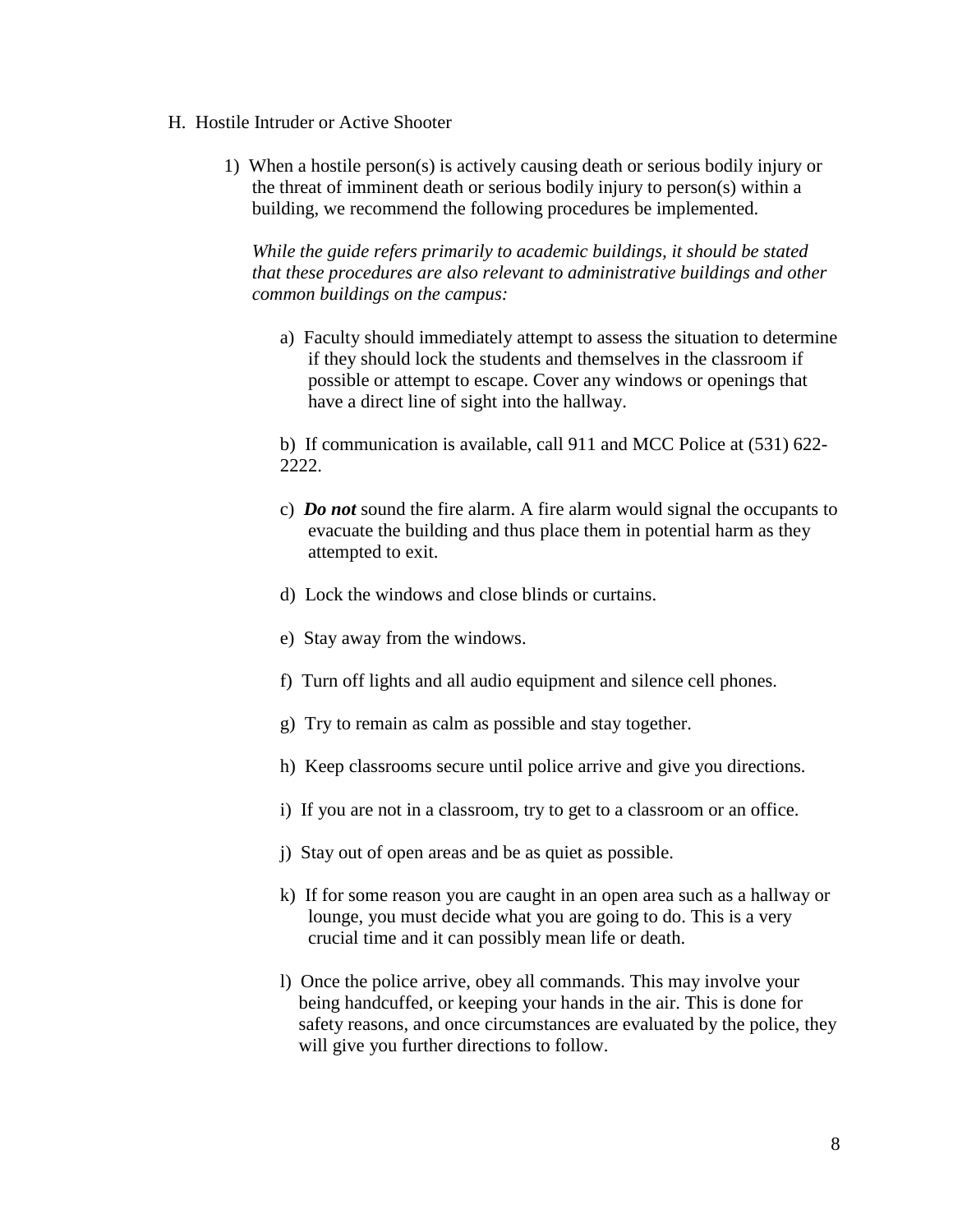- 2) An active shooter is a suspect that causes death and/or serious bodily injury through the use of a firearm or other deadly weapon. It is a dynamic situation that usually evolves rapidly, and demands immediate deployment of law enforcement resources to terminate a life-threatening situation. Immediate deployment will involve the first officers on the scene taking aggressive action to find and stop the killing. The goal is to contain and isolate the individual with the gun, and to facilitate the safe release of any hostages or threatened persons.
	- . a) Follow the steps below:

(1) As a general rule, DO NOT approach the person with the weapon

- (2) Move immediately out the area to a safe location if you can
- (3) Notify others of the danger as you leave the area
- (4) Call 911 and inform them of the situation
- (5) Do not re-enter the area, and take steps to prevent others from doing so until authorities arrive
- (6) Once you are in a safe area, do not leave unless a police officer escorts you out
- (7) Remain as calm and as quiet as you can
- (8) Do not attempt to rescue others unless you have been trained, or can reach them in a safe manner
- (9) Above all, do not endanger yourself.
- b) Once notified of an active shooter, MCC Police or local police will likely be one of the first responders on the scene. Police are trained to respond to an active shooting incident by proceeding to the origin of audible gunfire. This may be in an open area such as a Parking Lot or inside a building. The police will move quickly into the affected area until the shooter is located and stopped or no longer a threat to life or safety. If you are wounded or with someone who may be wounded, expect the officers to bypass you in their search as they must find the shooter and eliminate the threat.
- c) To assist police, please remain calm and patient during this time, to prevent any interference with police operations. If you know where the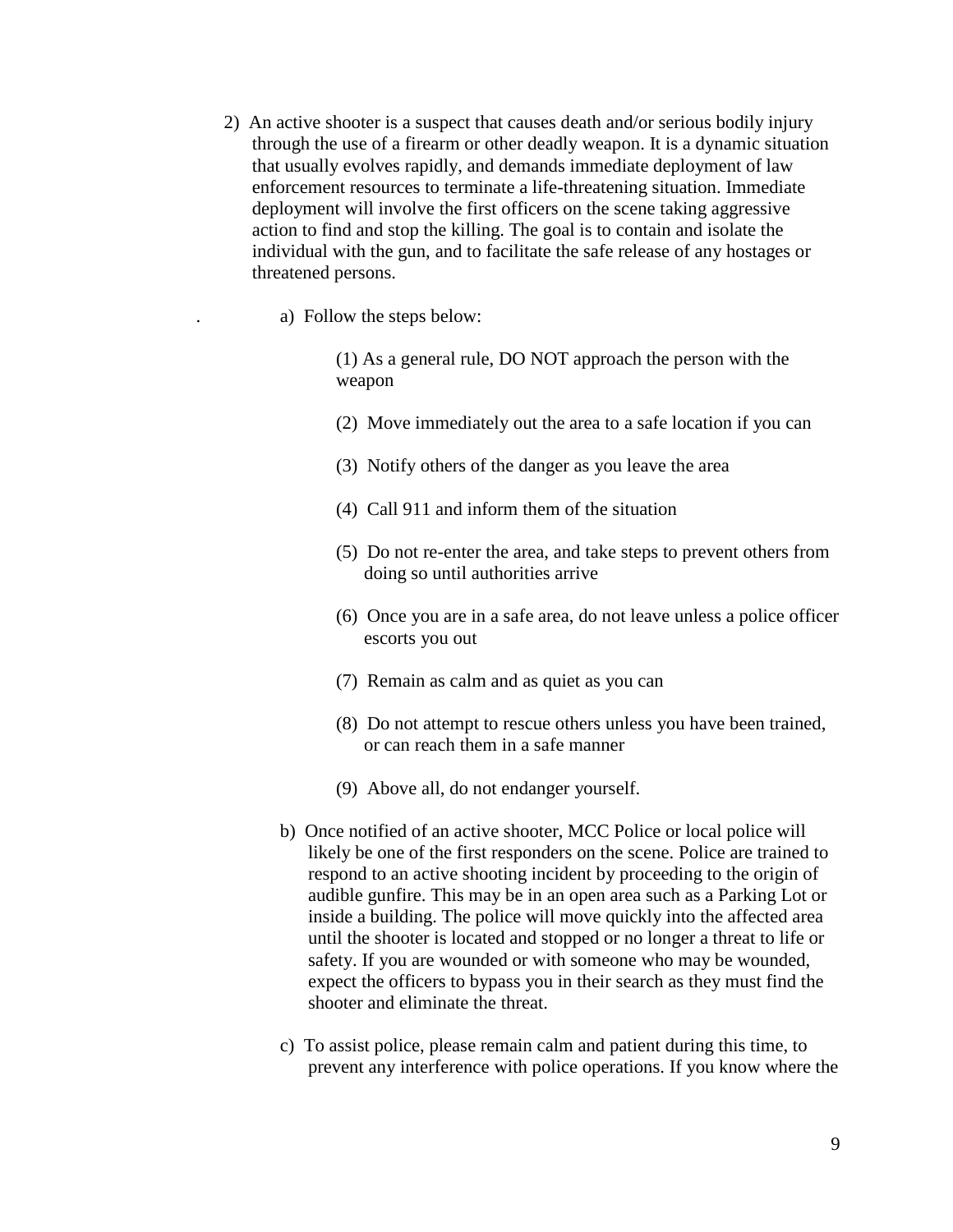suspect is, have his description, tell the police. Rescue teams will follow shortly to aid you and others.

## **3) If the shooter enters a class or office:**

- a) There is no set procedure in this situation. If possible call 911. If you cannot speak, leave the line open so police can hear what is going on.
- b) Use common sense. If you are hiding and flight is impossible, attempts to negotiate with the individual may be successful.
- c) Attempting to overcome the individual with force is a last resort that should only be initiated in extreme circumstances.
- d) If the shooter exits your area you will need to weigh if escaping the area immediately is preferable to barricading yourself inside using desks, chairs or other heavy objects.
- e) Do not count on walls or doors to be sufficient protection from bullets.
- I. Hazardous Materials

If you notice a leaking or spilled chemical or escaping gas from a cylinder or container, the following steps are to be taken immediately:

- 1) Recognize the emergency immediately and isolate the area.
- 2 ) If the leaking material is hazardous and presents a potential fire or explosion hazard, evacuate the immediate area or, if necessary, the entire building. This can be done by either direct communication or the use of the building fire alarm system. Make sure those evacuating *do not* use routes near the incident scene.
- 3) Call 911 and/or Public Safety. Give your name, location and the nature of the emergency. If you know what hazardous material is involved, this will help in the proper emergency response. *Do not* hang up until you are released by the 911 operator or Public Safety officer.
- 4) If told to evacuate, move to a safe area at a distance of at least 500 feet (approximately two football fields). This safe area should be upwind and uphill from the incident area.
- 5) *Do not* return to the area until directed to do so.